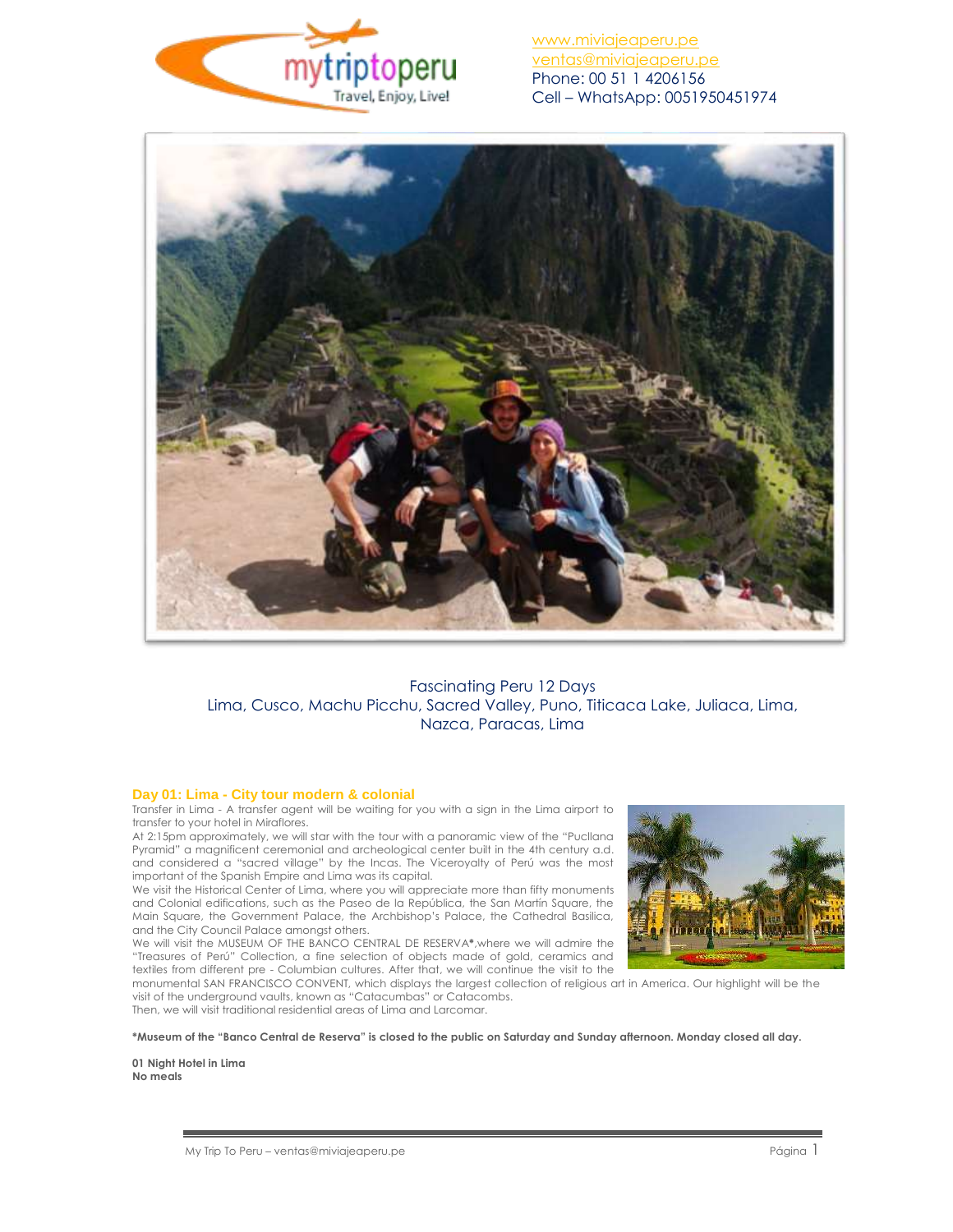

### **Day 02: Cuzco - City tour + Nearby Ruins**

Transfer hotel to Airport – your transfer agent will pick you up from the hotel to go to the Lima airport to take your flight to Cusco.

**Air Ticket Lima / Cusco** 

In Cusco – a transfer agent will be waiting for you with a sign in the airport to go to the hotel.

At 1:30pm to 2:00pm your guide will pick you up from the hotel to begin the tour. You will see the main temple of the Sun known also as the "Qoricancha". "Sacsayhuaman" known as the head of the Puma in reference to the city of Cusco that was built in a shape of a Puma, and the head of the puma was exactly Sacsayhuaman. After that, we will visit the Qenqo temple in honor of mother Earth or Pachamama. Then we will continue with our bus to Pucapucara which in Incas time was an entry control to the



It will be up to you to decide either to stay in the beautiful main square of Cusco or be taken to your hotel.

#### **01 Night Hotel in Cusco Breakfast**

### **Day 03: Tour Sacred Valley, Pisac Market, Ollantaytambo Ruins & Chincheros**

8:30 a.m. Pick up from your hotel to begin our tour of the Sacred Valley of the Incas, we will be leaving the city and reach the viewpoint of Taray, from here we can enjoy the beautiful Inca terraces and existing farmland which surround the sacred river of the Incas "Willcamayuc". Later we´ll visit Pisaq the archaeological Park, also the Indian market which is very colorful as the local people.

The Pisaq Andean Market is the best place to shop for crafts and souvenirs. We will continue our journey to the village of Urubamba, where we will have lunch at a delicious buffet.

Continuing our journey we´ll reach the last living Inca town "Ollantaytambo".

Ollantaytambo reminds us of a mythical love story, a drama of love that prevaisl against all obstacles. It is believed that this city was built by General Inka Ollanta in a time of rebellion against the Royal army of the Inka by preventing its binding to the beautiful princess Cusi Qoyllor "beautiful star".

## **01 Night Hotel in Ollantaytambo**

**Breakfast**

### **Day 04: Tour to Machu Picchu ruins**

At 6:30am you will be pick you up from your hotel to go to the train station. You will be on aboard the train from Cusco to Aguas Calientes (Machu Picchu village), arriving in this town at 10:30am approximately. The northbound train follows the lower lands towards to the Sanctuary of Machu Picchu and ends its services at the Aguas Calientes station. We will immediately board a bus that will transport you along the Hiram Bingham road leading to the ruins of Machu Picchu Inca City.

The bus rides about half an hour to the ruins ahead. Your guide will be waiting at the entrance of Machu Picchu ruins to explain the history of the area and answer any questions you may have about the site. After that, you will have free time to enjoy on your own. If you want to visit the Hot Springs, this day, you´ll have enough time to enjoy it.

#### **01 Night Hotel in Aguas Calientes Breakfast**

### **Day 05: Aguas Calientes / Cusco**

Free Day in Aguas Calientes. In according time we will be approaching the railway station to board the train and start our journey back to Ollantaytambo and then take a touristic bus to Cusco. The train usually returns at 18:30pm 22:30 p.m. Arrival in Cusco. Transfer to your hotel. **01 Night Hotel in Cusco Breakfast**

### **DAY 06: Free Day in Cusco**

Free Day In Cusco. **01 Night Hotel in Cusco Breakfast**



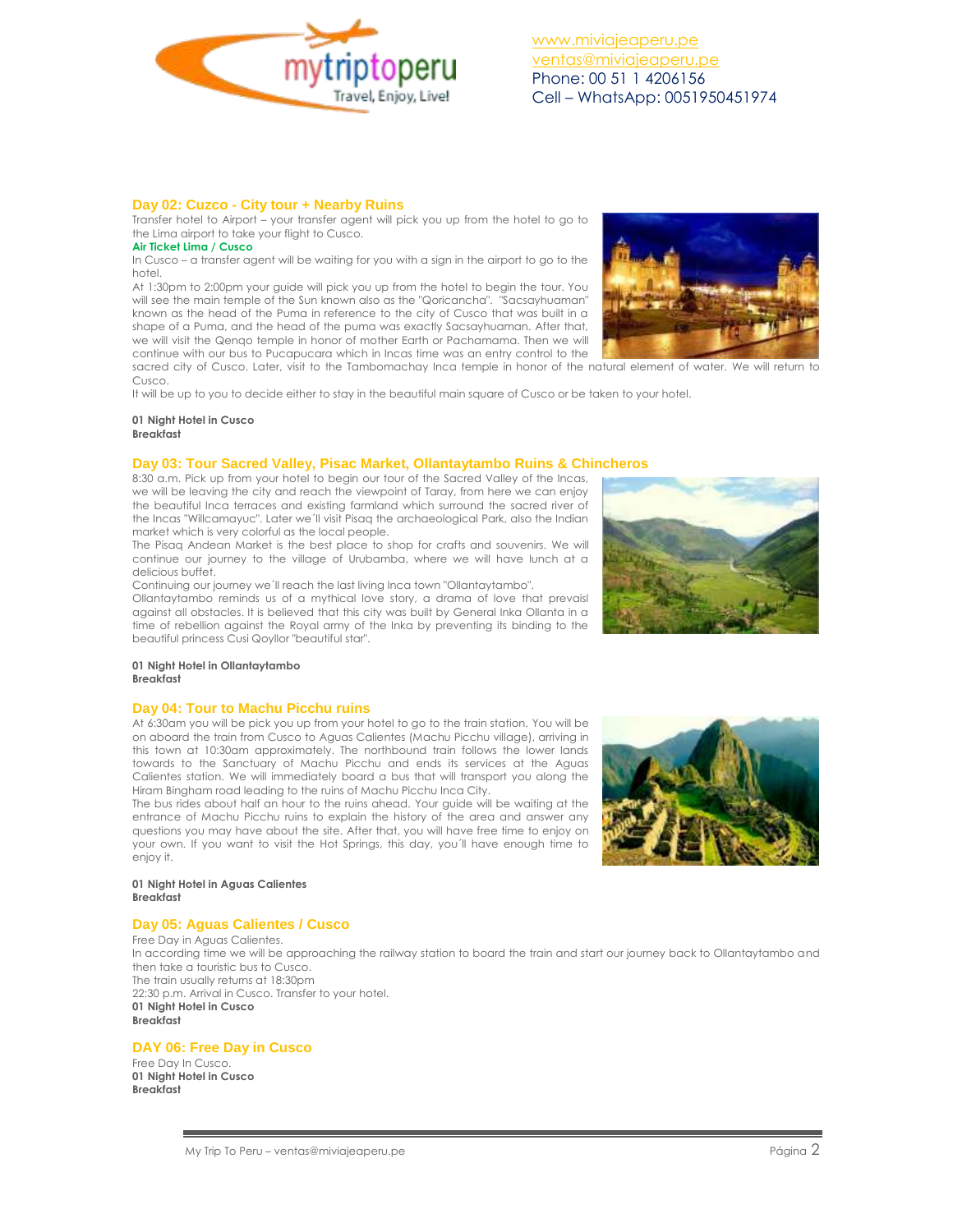

### **Day 07: Cuzco / Puno**

Transfer from the hotel to the bus station **Bus Ticket Cusco / Puno 08:00am / 1:30pm** Transfer in Bus station to Hotel in Puno **01 Night Hotel in Puno Breakfast**

## **Day 08: Tour Titicaca Lake, Uros & Taquile Islands**

Early morning transfer to the pier for a boat trip to Uros Floating Islands. Located 4 km from Puno and about 20 minutes motorboat ride. The original inhabitants of these floating islands are said to descend from one of the most ancient peoples of the Americas. Their dwellings made of Totora reed are built on the surface of Lake Titicaca. Next, we continue to Taquile Island. It is of great scenic beauty, ethnic and cultural interest. Local people are devoted to the agriculture and they have generated a communal tourism, as the visitors share their food and housing. They are famous for their fabrics and crafts. Lunch included. After that, return to Puno and transfer to the hotel.

**01 Night Hotel in Puno Breakfast & lunch**

# **Day 09: Puno / Juliaca / Lima.**

### Transfer from the hotel to Juliaca airport to take your flight to Lima. **Air Ticket Juliaca / Lima**

Our personal staff will be waiting for you in the airport to transfer to your hotel. **01 Night Hotel in Lima Breakfast & lunch**

### **Day 10: Lima / Nazca by Bus – Overflight Nazca Lines**

Early morning, transfer from the hotel to bus station.

## **Bus Ticket Lima to Nazca 03:45am / 11:00am**

Transfer Bus Station to the Airport. Overflight Nazca Line.

Flights from the Aerodrome "Maria Reiche" in the city of Nazca from 6:00 am to 4:30 pm (subject to weather and times established by the DGAC conditions depending month of the year) Flown by the most experienced captains in the area, visiting the Nazca Lines geoglyphs watching 12 classic, The Whale, Compass, Trapezoids, Astronaut, Monkey, etc.

Return to the Bus Station.

**Breakfast**

**Bus Ticket Nazca / Paracas 3:30pm / 6:30pm** Transfer to hotel in Paracas





**01 Night Hotel in Paracas Day 11: Tour Ballestas Islands & Paracas National Reserve / Paracas / Lima**

At 08:00 am depart from the boat dock in Paracas for your visit to the **Ballestas Islands** archipelago. As you cruise west from the tiny beach town of Paracas, you won't be able to miss the Candelabra geoglyph, a 150m high and 50m wide figure of a candlestick etched into the mountain, rumored to have been an ancient guide for sailors or a connection to the Nazca lines. A short description and time for photos is given before cruising on to the famous Ballestas Islands; it is an excellent opportunity to see large families of over 100 sea lions sleeping on the shores, basking in the sun on the rocks or some barking loudly in efforts to protect their territory. Spot cormorants, the Peruvian booby and Peruvian pelican as well as other impressive varieties of sea bird species and Humboldt penguins nesting together in small groups. Apart from the abundant marine and bird life found here, the Ballestas Islands are also very well known for the guano (seabird droppings) deposited on the island over thousands of years which creates a natural reserve of nitrogen-rich fertilizer over 50 meters deep in some areas.

The guano came to be Peru's #1 export in the mid-19th century however today the extraction of guano has been regulated. The return trip to Paracas is a quick, very windy, direct boat ride to the dock. Upon arrival at 10:00 am, your first tour will come to an end. You will have some time to take photos of the friendly pelicans that hang out on the shoreline beside the dock.

Then, make your way to the same departure point for your next tour. At 11:00am we will depart for the **Paracas National Reserve** for a guided tour through this pristine natural reserve. Visit the Mirador de Flamencos o Parihuanas and see 'La Catedral' rock formation created by wind and sea erosion. See the Playa



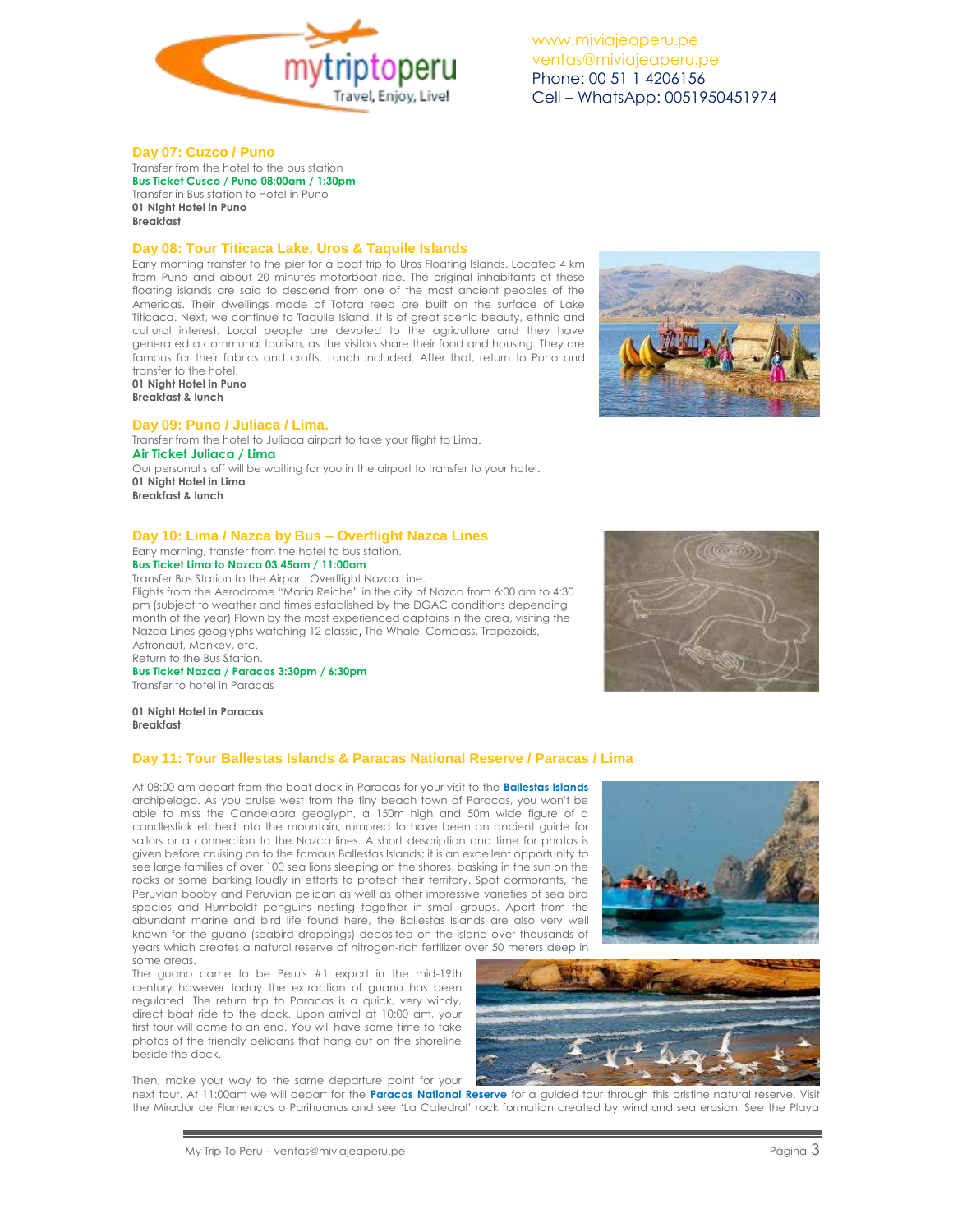

Roja, unique to the Peruvian coast with fossils of ancient marine life. End your trip at Playa Lagunillas for lunch and time to enjoy the beach before returning to the town of Paracas approximately at 3:00 pm Transfer to Bus Station.

**Ticket de Bus Paracas / Lima 4:30pm / 7:45pm** Transfer from the bus Station to Hotel in Lima **01 Night Hotel in Lima Breakfast and Lunch**

**Day 12: Lima**

Transfer hotel to airport. **Breakfast** End of Services

Price per Person in American Dollars:

| Category                | City                   | Hotel                          | Simgle   | Double   | Triple   |
|-------------------------|------------------------|--------------------------------|----------|----------|----------|
| <b>Hostels</b>          | Lima                   | Pirwa Inclan                   | 1,486.00 | 1,365.00 | 1,352.00 |
|                         | Cusco                  | <b>Pirwa Corregidor</b>        |          |          |          |
|                         | Valle Sagrado          | Muñay Tika                     |          |          |          |
|                         | <b>Aguas Calientes</b> | El Tambo                       |          |          |          |
|                         | Puno                   | Paititi                        |          |          |          |
|                         | Paracas                | Mar Azul                       |          |          |          |
| <b>Hotels</b><br>$3***$ | Lima                   | <b>Ducado</b>                  | 1,732.00 | 1,528.00 | 1,492.00 |
|                         | Cusco                  | <b>Anden Inca</b>              |          |          |          |
|                         | Valle Sagrado          | Ollantaytambo Lodge            |          |          |          |
|                         | <b>Aguas Calientes</b> | Intipunku Alameda              |          |          |          |
|                         | Puno                   | <b>Colonial Plaza</b>          |          |          |          |
|                         | Paracas                | Mirador de Paracas             |          |          |          |
|                         | Lima                   | <b>José Antonio Miraflores</b> | 2,278.00 | 1,782.00 | 1,745.00 |
|                         | Cusco                  | José Antonio Cuzco             |          |          |          |
|                         | Valle Sagrado          | Pakaritampu                    |          |          |          |
| <b>Hotels</b><br>$A***$ | <b>Aguas Calientes</b> | Hatun Inti Boutique            |          |          |          |
|                         | Puno                   | Qalasaya                       |          |          |          |
|                         | Paracas                | Hacienda Bahía Paracas         |          |          |          |
| <b>Hotels</b><br>5***** | Lima                   | <b>Casa Andina Premium</b>     | 3,276.00 | 2,339.00 | 2,261.00 |
|                         | Cusco                  | <b>Casa Andina Premium</b>     |          |          |          |
|                         | Valle Sagrado          | <b>Casa Andina Premium</b>     |          |          |          |
|                         | Aguas Calientes        | <b>Sumag</b>                   |          |          |          |
|                         | Puno                   | <b>Casa Andina Premium</b>     |          |          |          |
|                         | Paracas                | <b>Hilton Paracas</b>          |          |          |          |

# **Program Included:**

- All Transfers.
- Air Tickets Lima / Cusco + Juliaca / Lima.
- 03 Night Hotel in Lima.
- 03 Nights Hotel in Cusco.
- 01 Night Sacred Valley.
- 01 Night Aguas Calientes. 02 Nights Hotel in Puno.
- 01 Night Hotel in Paracas.
- $\checkmark$  Breakfast.
- 01 Lunch in Aguas Calientes.
- 01 Lunch in the Sacred Valley.
- 01 lunch in Taquile Island.
- 01 lunch in Chivay.
- Tours Sheared.
- All entrance.
- Train Ticket to Machu Picchu.
- Ticket de Bus Cusco / Puno.
- Ticket de Bus Lima / Nazca + Nazca / Paracas + Paracas / Lima.

## **Not Included:**

- International Air Tickets.
	- Meals no mentioned in the program.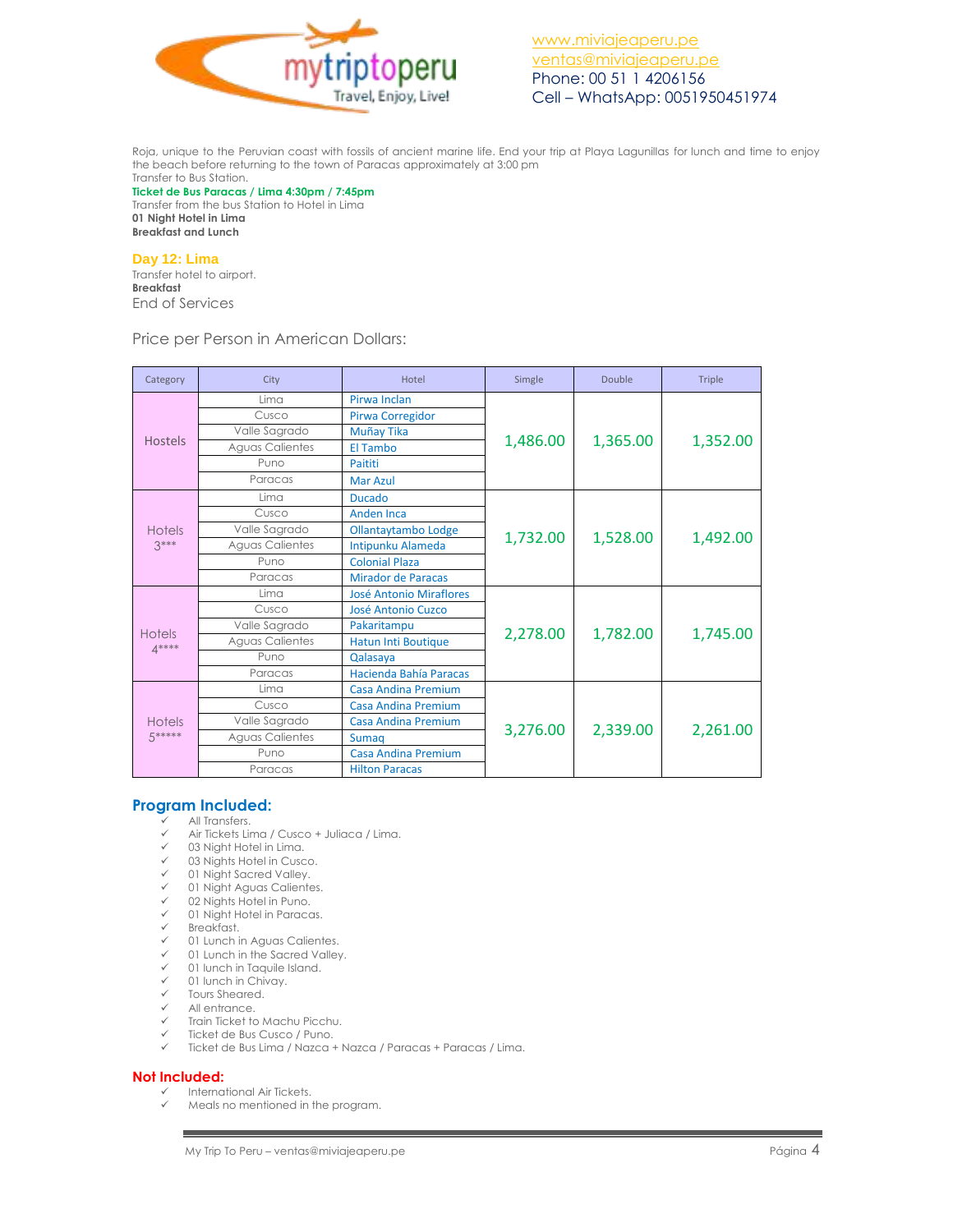

# **Additional:**

- $\checkmark$  Upgrade to Vistadome Train \$48.00 per person.
- $\checkmark$  Upgrade Bus Cusco / Puno with tours in route & Lunch \$38.00 per person.

# Important Notes:

- Prices in American Dollars per person.
- **Minimum 2 persons**.
- Hotels Subject to spaces.

# **Program Summary:**

# **Day 01: Lima –City tour**

Transfer in Airport to Hotel in Lima. Pm. City Tour Lima Colonial & Modern. 01 Night Hotel in Lima

## **Day 02: Lima / Cuzco - City tour & Nearby Ruins**

Breakfast Transfer out Hotel to airport **Air Ticket Lima / Cuzco** Transfer in Airport / Hotel in Cusco. City tour + Nearby Ruins BTG (Entrance) 01 Night Hotel in Cuzco

# **Day 03: Full Day Sacred Valley**

Breakfast

Full Day Pisac Market + Ollantaytambo Ruins & Chincheros 01 Night Hotel in Ollantaytambo

## **Day 04: Full Day Machu Picchu in Tourist Train**

Breakfast

Full Day Machu Picchu, Transfers, Train, entrance, bus. 01 Night Hotel in Aguas Calientes

## **Day 05: Aguas Calientes / Cusco**

Breakfast Free Day in Aguas Calientes Train Aguas Calientes / Ollantaytambo Transfer Ollantaytambo / Cusco 01 Night hotel in Cusco

## **Day 06: Cusco - Free Day**

Breakfast Free Day in Cusco 01 Night hotel in Cusco

## **Day 07: Cuzco / Puno**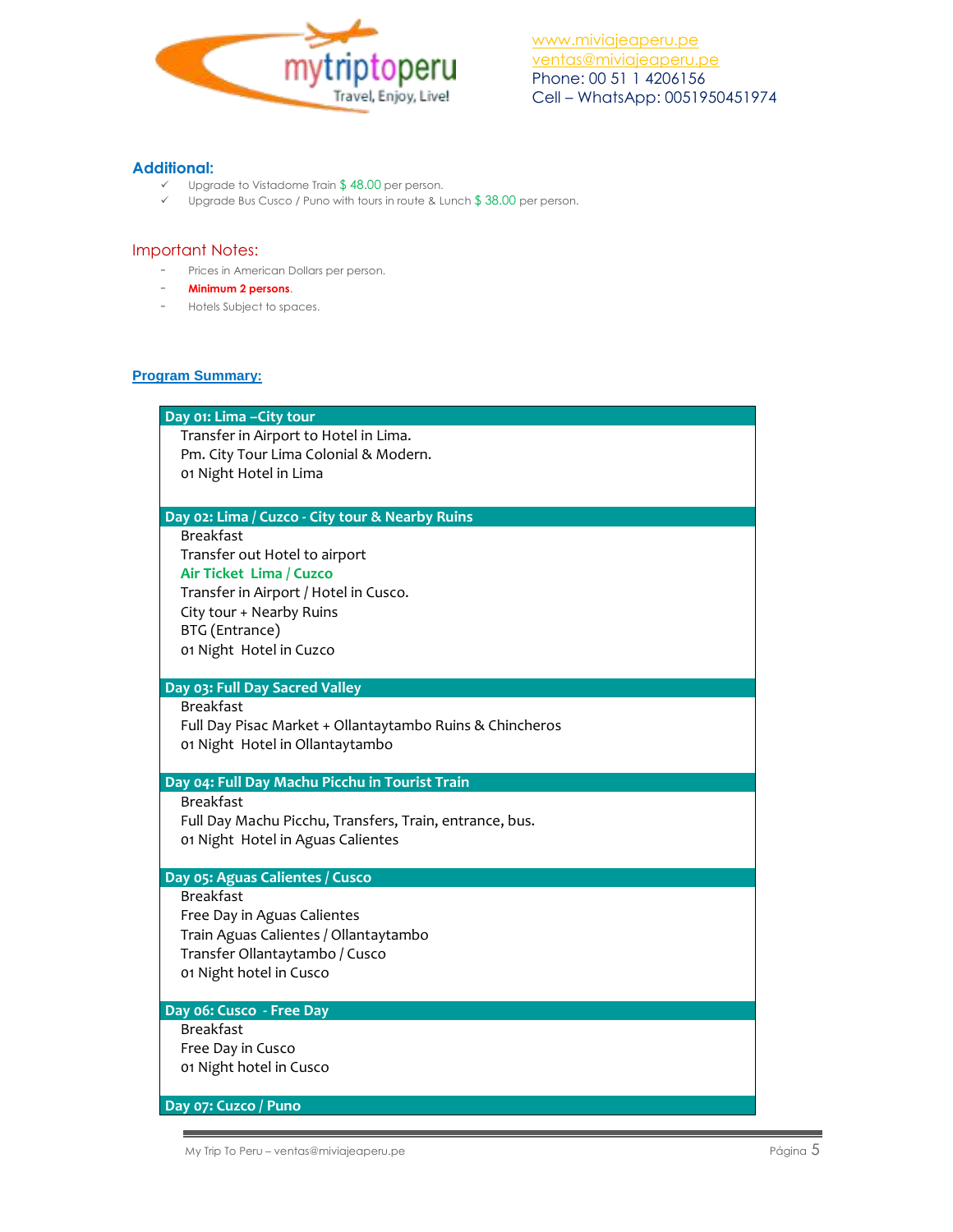

| <b>Breakfast</b><br>Transfer out Hotel to Bus Station<br><b>Bus Ticket Cusco/ Puno</b><br>Transfer in bus station to Hotel in Puno<br>01 Night Hotel in Puno |  |
|--------------------------------------------------------------------------------------------------------------------------------------------------------------|--|
| Day 08: Full Day Uros & Taquile Islands                                                                                                                      |  |
| <b>Breakfast</b>                                                                                                                                             |  |
| Full Day Uros & Taquile Islands                                                                                                                              |  |
| 01 Night Hotel in Puno                                                                                                                                       |  |
| Day 09: Puno / Juliaca / Lima                                                                                                                                |  |
| <b>Breakfast</b>                                                                                                                                             |  |
| Transfer Puno / Juliaca.                                                                                                                                     |  |
| Air Ticket Juliaca / Lima                                                                                                                                    |  |
| Transfer Airport / Hotel in Lima                                                                                                                             |  |
| 01 Night Hotel in Lima.                                                                                                                                      |  |
|                                                                                                                                                              |  |
| Day 10: Lima / Nazca                                                                                                                                         |  |
| <b>Breakfast</b>                                                                                                                                             |  |
| Transfer hotel / Bus Station in Lima.                                                                                                                        |  |
| Bus Ticket Lima / Nazca 03:45 / 10:30                                                                                                                        |  |
| Transfer bus station / airport                                                                                                                               |  |
| Overflight Nazca Line                                                                                                                                        |  |
| Transfer bus station                                                                                                                                         |  |
| Bus Ticket Nazca / Paracas 15:30 / 18:30                                                                                                                     |  |
| Transfer bus station / Hotel                                                                                                                                 |  |
| 01 Night Hotel in Paracas                                                                                                                                    |  |
|                                                                                                                                                              |  |
| Day 11: Paracas / Lima                                                                                                                                       |  |
| <b>Breakfast</b>                                                                                                                                             |  |
| Transfer to Chaco port.                                                                                                                                      |  |
| <b>Tour Ballestas Islands</b>                                                                                                                                |  |
| <b>Tour Paracas National Reserve</b>                                                                                                                         |  |
| Lunch                                                                                                                                                        |  |
| Transfer to Bus station.                                                                                                                                     |  |
| <b>Bus Ticket Paracas / Lima 14:30 / 18:30</b>                                                                                                               |  |
| Transfer Bus Station / Hotel.                                                                                                                                |  |
| 01 Night Hotel in Lima                                                                                                                                       |  |
|                                                                                                                                                              |  |
| Day 12: Lima                                                                                                                                                 |  |
| <b>Breakfast</b>                                                                                                                                             |  |
| Transfer out Hotel / Airport.                                                                                                                                |  |
|                                                                                                                                                              |  |

# **Terms and Conditions**

We are a team of professionals ready to answer all your questions and concerns and make your trip an unforgettable experience. To find out about the availability of a program, we recommend you send an email to: sales@mytriptoperu.net and one of our agents will respond within 24 hours. In order to process your order as efficiently as possible, please do not forget to include the name of the desired program, as well as the date you wish to place the service and the number of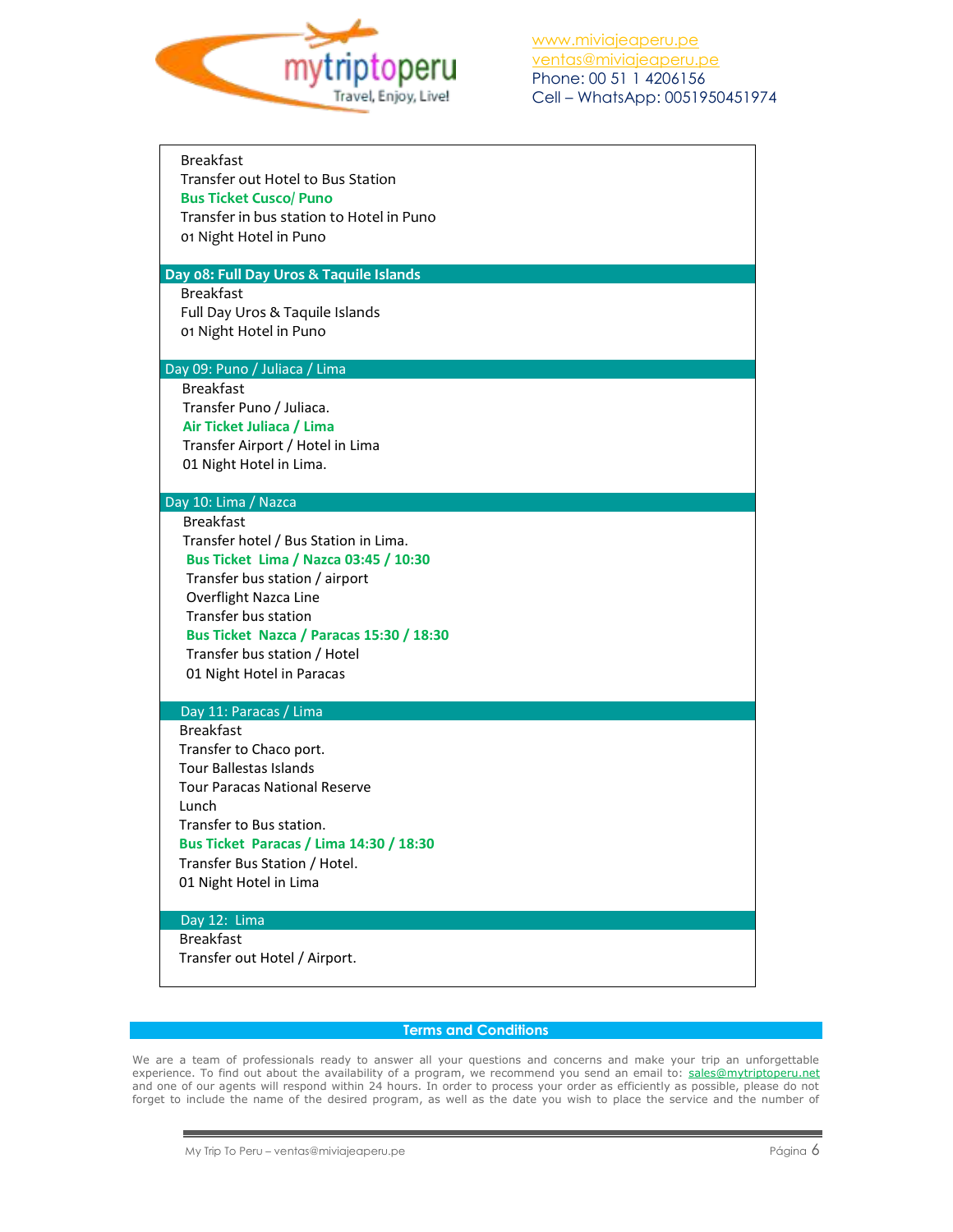

participants. If you would like a tour with your own preferences, do not hesitate to contact us, we can set up a tailor-made program for you, either in private or in a group.

If you have any additional questions or doubts, please do not hesitate to send us an email, we are always at your service to answer any questions you may have.

## **To make a reservation you need to send the following information:**

- $\checkmark$  Names and surnames.<br> $\checkmark$  Description Identity can
- Passport or Identity card number.
- $\checkmark$  Nationality.
- Date of birth.
- Number of persons.
- Age.
- Plus, any other important information, we should be aware of.

### **Additional Information:**

The confirmation of the program will be answered within 24 hours, where the corresponding payment terms will be given. The excursions are operated in English or Spanish; please consult us for additional languages.

### **Travel Voucher:**

For each tour/service you have booked, our reservation center will issue you with an electronic voucher, which you must print and present at the beginning of the tour/service.

### **Local Information:**

Our office will send you via e-mail the complete information of the contracted program as well as the contact information of each city visited, such as office address, telephone numbers and the name of the person in charge of providing your service. My Trip To Peru (Mi Viaje a Peru S.A.C.) operates with 20 years of experience in tourism and offers clients a first class service, enabling you to enjoy your trip without having to worry about the details of planning.

### **Payment options**

My Trip To Peru (Mi Viaje a Peru S.A.C.) gives you 3 payment options:

**Option # 1:** (Payment by credit card or due) System <https://transferwise.com/es/> this is the most-used system, with a minimum commission, you send euros to this account in soles in Peru, and here you have my pass on my account in soles.

BANK: Banco de Crédito del Perú - BCP Savings Account Number for Peruvian Soles: 1912 491596606040 Headline: Johnny Alberto Banda Vera DNI: 25704671 SWIFT CODE: BCPLPEPL Bank Address: Jr. Lampa 499 Lima - 01 Bank Phone: 5114275600

**Option # 2:** (Direct transfer to account in US dollars) With this option you transfer directly to this US dollars' account in Lima, indicating the amount that must arrive in US dollars.

BANK: Banco de Crédito del Perú - BCP **Dollar Savings Account Number:** 1923 5798106101 Headline: Johnny Alberto Banda Vera DNI: 25704671 SWIFT CODE: BCPLPEPL Bank Address: Jr. Lampa 499 Lima - 01 Bank Phone: 5114275600

#### **Option # 3: Through WESTERN UNION**

Another form of payment is through Western Union; this type of payment is used more for smaller amounts and prepayments, for example the cost of internal air, pre-payment for the Inca Trail, this is because the cost for transfer is cheaper than that charged by banks for the transfer. If you wish you can make full payment with this method, here are the details of the payee in Peru:

| Names:          | <b>Johnny Alberto</b>                                  |
|-----------------|--------------------------------------------------------|
| Surnames:       | <b>Banda Vera</b>                                      |
| <b>DNI</b>      | 25704671                                               |
| <b>Address:</b> | Calle Olavegoya 2017 Dpto. 502 Jesús María Lima - Perú |
| Telephone:      | 00 51 1 4206156                                        |

Once your transaction has been completed, My Trip To Peru (Mi Viaje a Peru S.A.C.) will send you an electronic receipt within 24 hours confirming all the services requested.